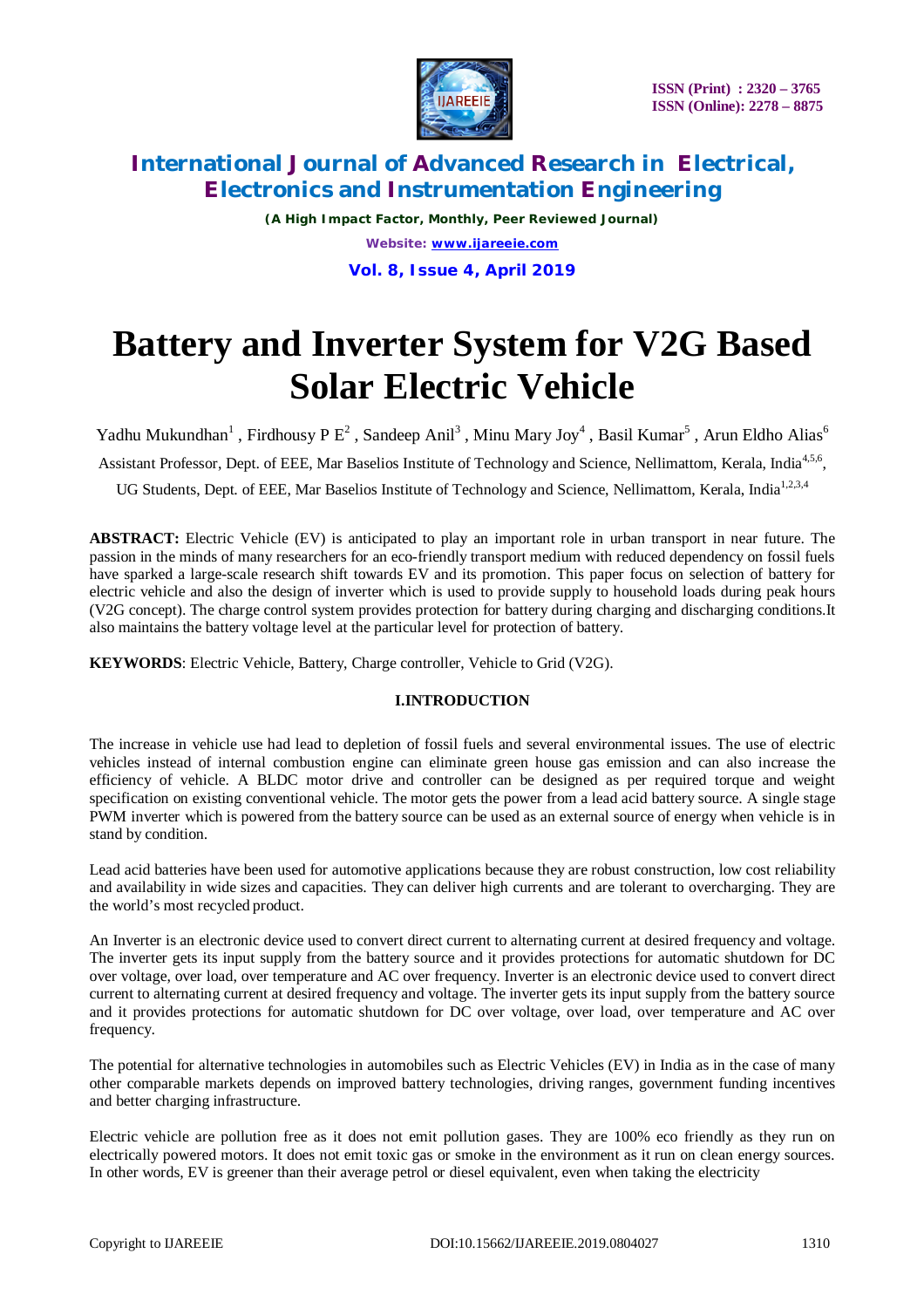

*(A High Impact Factor, Monthly, Peer Reviewed Journal)*

*Website: [www.ijareeie.com](http://www.ijareeie.com)*

### **Vol. 8, Issue 4, April 2019**

generation into account. EV gets their power from rechargeable batteries and not only used to power the vehicle but also for the functioning of lights.

#### **II. PROPOSED SYSTEM**

This project aims to design an electric golf cart which is driven with one KW BLDC motor with the help of batteries. The battery can be charged by manual plugging or by solar panel. The inverter in the vehicle can be used to supply household loads. The inverter used is a single stage PWM inverter of 300 VA capacity which converts 48 Volt DC to 240 Volt AC.A battery charger is used to put energy into a secondary cell or rechargeable battery by forcing an electric current through it. The charge controller helps to control the battery voltage in a safe limit during charging. If the battery voltage increases above the rated voltage, the charge controller automatically senses and cut of the supply from the charger output. Also the charge controller controls the current flow to theloads.





Fig 1.Block Diagram of plugged charging

Figure 1 shows the block diagram of plugged charging. The 230 Volt from mains supply is stepped down using a transformer. The diode bridge is used to convert alternating current in to pulsating direct current. It provides full wave rectification from a two wire ac input. The capacitor filter is to provide steady dc output and the ac ripples are eliminated. The battery consist of four 12 V 60 Ah lead acid battery. Inverter used in circuit is to convert DC to AC at desired voltage and frequency. The inverter can be used to feed household loads. The battery drives the BLDC motor and also provides input DC supply for inverter.

#### **III. BATTERY**

Usually secondary or rechargeable batteries are used to power propulsion of electric vehicles. Electric vehicle batteries differ from Starting, Lighting and Ignition (SLI) batteries because they are designed to give power over sustained periods of time. Batteries for electric vehicles are characterized by their relatively high power-to-weight ratio, specific energy and energy density; smaller, lighter batteries reduce the weight of the vehicle and improve its performance.

# **A. LEAD ACID BATTERY**

Lead acid batteries are inexpensive compared to newer technologies; lead–acid batteries are widely used even when surge current is not important. Lead-acid batteries use a chemical reaction to do work on charge and produce a voltage between their output terminals. The reaction of lead and lead oxide with the sulphuric acid electrolyte produces a voltage. The supplying of energy to and external resistance discharges the battery. To charge the lead-acid battery a voltage from a charging source is applied to reverse the discharge reaction. These batteries are reliable over 140 years of development. They are robust and tolerant to overcharging. The world's most recycled product is lead-acid battery and they have an attractive advantage of being cheap.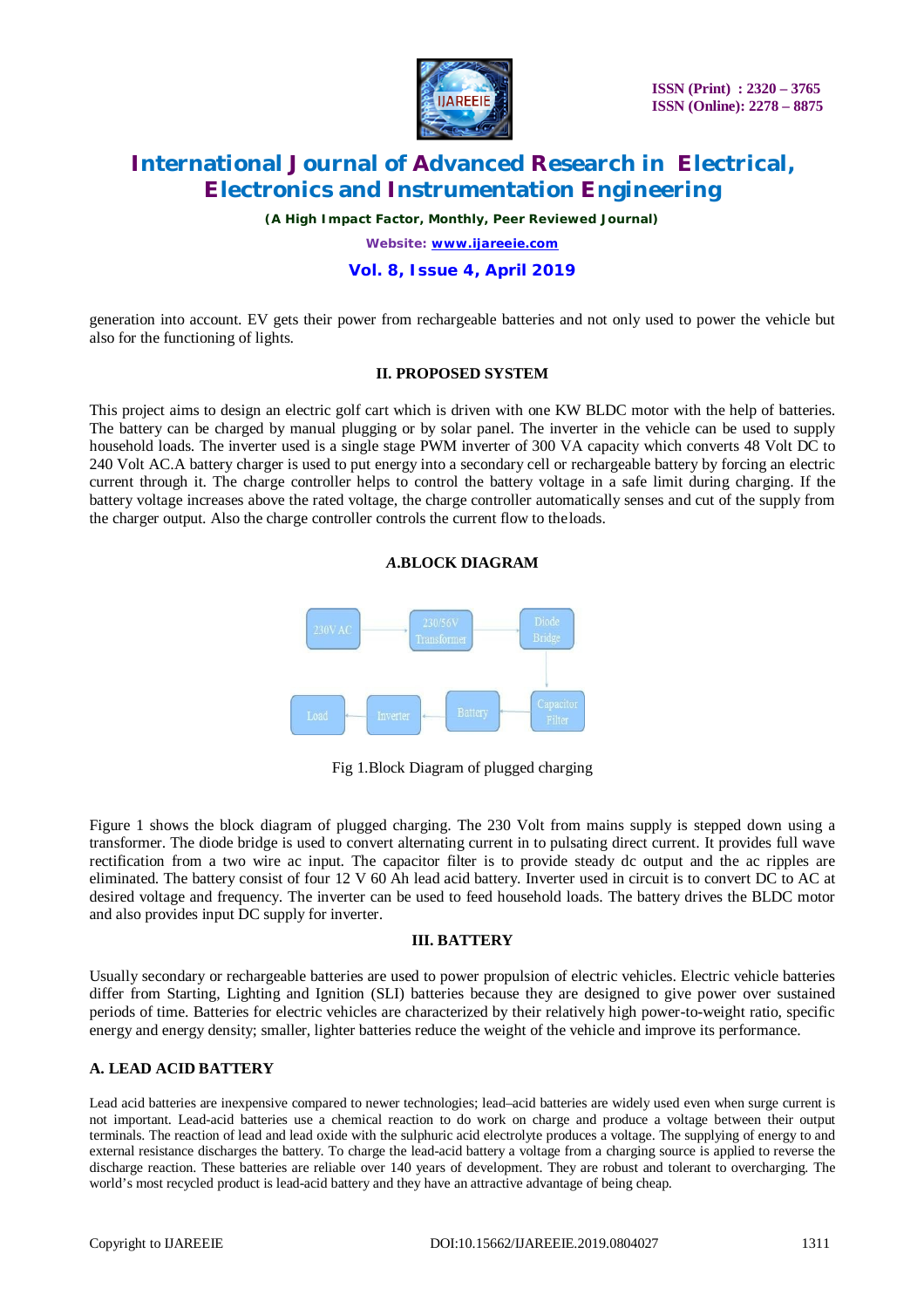

*(A High Impact Factor, Monthly, Peer Reviewed Journal)*

*Website: [www.ijareeie.com](http://www.ijareeie.com)*

## **Vol. 8, Issue 4, April 2019**

Overcharging with high charging voltages generates oxygen and hydrogen gas by electrolysis of water, which is lost to the cell. The design of some types of lead-acid battery allows the electrolyte level to be inspected and topped up with any water that has been lost. Batteries are used to store the excess charge developed during the day time electricity generation by using solar module. In rainy season or if the solar panel is not working, the battery can be charged using plugged charging.

It has two plates;

 $PbO_2 + HSO^{-}$   $\neq 3H^{+}$  +2e<sup>-</sup> =PbSO +<sub>4</sub>2H O<sub>2</sub>  $PbO_2 + HSO^- = PbSO^- + H^+ + 2e^-$ 1. Lead (pb)-negative plate or Cathode 2. Lead Oxide( $pbo<sub>2</sub>$ )-positive plate or Anode. Electrolyte used is sulphuric acid which ionizes as  $H<sup>+</sup>$  and  $HSO<sub>4</sub> - ions$ . D Reaction of negative electrode; D Reaction on positive electrode;

## **A. MATHEMATICAL MODEL OF LEAD ACIDBATTERY**

In systems, where the low power load is present, the power supply battery may often be treated as an ideal or real voltage source. Figure 2 shows the mathematical model of lead acid battery, which comprises an ideal voltage source or a voltage source with serially connected resistor that represents the internal resistance of the battery. One of the most accurate mathematical models used to analyze the battery performance is the electric circuit consisting of the voltage source  $E_m$  and the pairs of capacitors and resistors joined in parallel  $R_nC_n$ . The electric charge losses caused by the self-discharge of the battery are represented by the occurrence of the P-N branch, through which the parasitic current *Ip*  flows. Depending on the expected model accuracy, the appropriate number of pairs of RC dynamic branches must be selected. The number as such also depends on the dynamics of changes in the load of the analyzed battery.

The value of the majority of parameters of the cell's equivalent circuit depends, above all, on the battery state of charge *SOC*, the load and the electrolyte temperature *Te*. The parameters, which affect the operational properties of the battery can be determined by following equations.



**Fig. 2.** Electric diagram of the lead-acid battery cell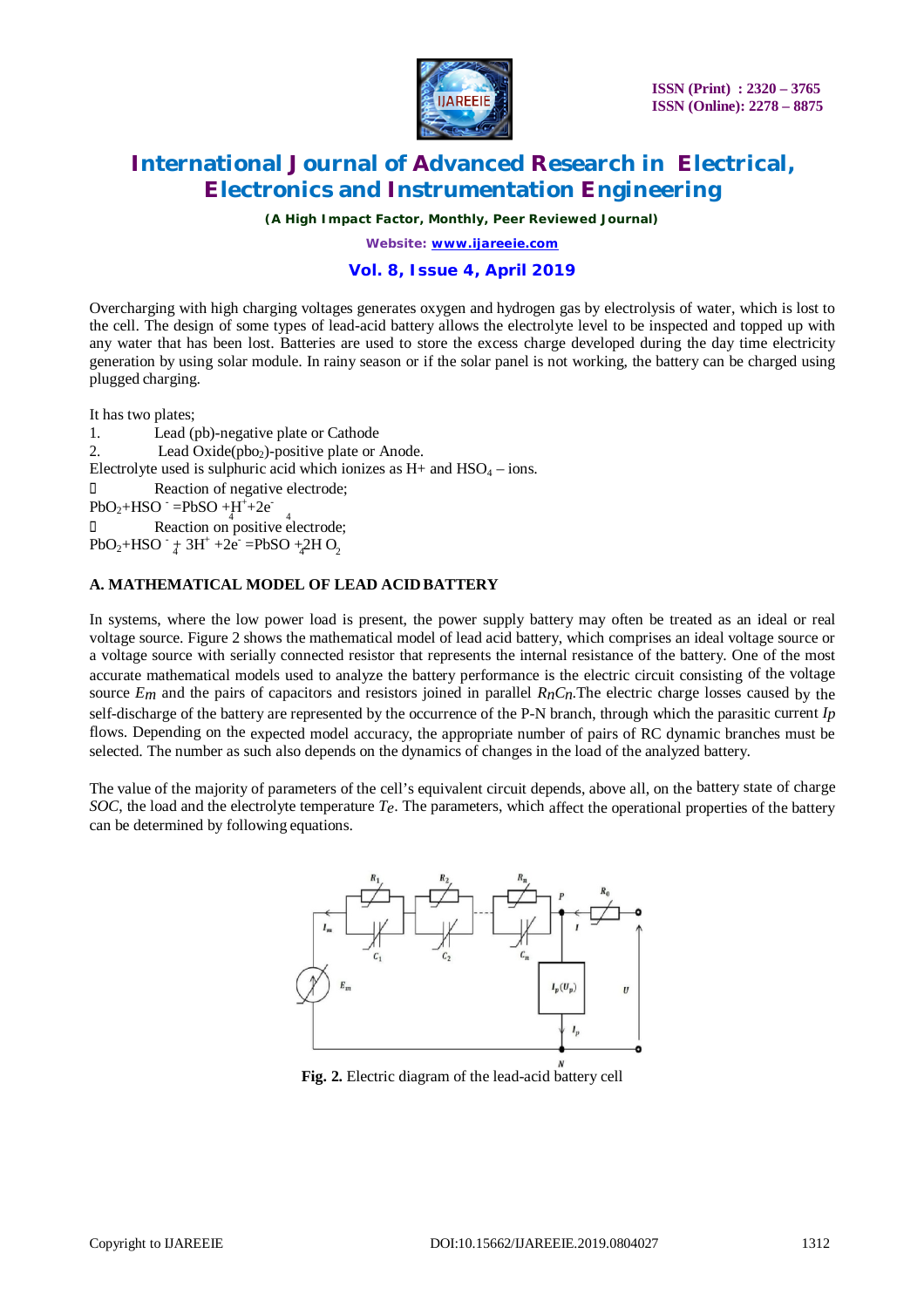

*(A High Impact Factor, Monthly, Peer Reviewed Journal)*

*Website: [www.ijareeie.com](http://www.ijareeie.com)*

# **Vol. 8, Issue 4, April 2019**

*Em =Em0 - KE (1- SOC)(273.15 + Te ) SOC=1- Q/ C(0,T) R0 =R00 (1+A0 (1- R10 ln(DOC*) *C1=Q1/R1*

Where;  $E_m$  is electromotive force of the cell,  $E_m$ 0 is open-circuit voltage of fully charged battery at 0 degree C, SOC = battery state of charge,  $T_e$  =electrolyte temperature, Q is electric charge drawn from the battery,  $C(0,T)$  is unloaded battery capacity at T, R0, R1, R2 etc., are main branch resistances.DOC is battery depth of charge.

# *C***.BATTERY CALCULATIONS AND SPECIFICATIONS**

Power = Voltage \*Current

Four batteries are connected in series to get 48Volt.Since the motor capacity is 1 KW (BLDC Motor) with 48V With  $(12V^*4 \text{ battery})$ . Rating current, I =1000/48 =20.83 Ampere.

The peak current is less than 50 A, So we can choose 60 Ah batteries. Therefore from 60 Ah batteries, the vehicle can run for 60/20.83=2.88 hr. Considering temperature and heat loss, the vehicle can run for 2 hours. Operating temperature is ambient. The battery has 50%-95% charging and discharging efficiency. The total time taken for recharge time is 5 hours .It has large power to weight ratio. The self- discharge rate of lead acid is 3-20% per month. The battery has life cycle up to 800.An auxillary battery is used to provide power supply for internal lighting of the vehicle.

#### Table 1 shows the specification of battery used in the vehicle.

| Name     | Specification | Quantity | Cost        |  |
|----------|---------------|----------|-------------|--|
| SF Sonic | $12V,60$ Ah   |          | $4000$ each |  |

Table 1

### **IV.INVERTER**

Figure 3 shows the block diagram of PWM inverter. The DC source from battery is fed to clock pulse generator which produces clock signal. The MOSFETS serve as electrical switches to deliver DC at one polarity. This is then fed to transformer and AC output is obtained.

In this project we are using a 12 Volt DC/240 Volt AC, 300VA inverter. The inverter we are using is single stage inverter for the house hold applications. It provides an external source of energy when the vehicle is in standby condition and protections for automatic shutdown for DC over voltage, overload, over temperature and AC over frequency.



Fig.3 Block Diagram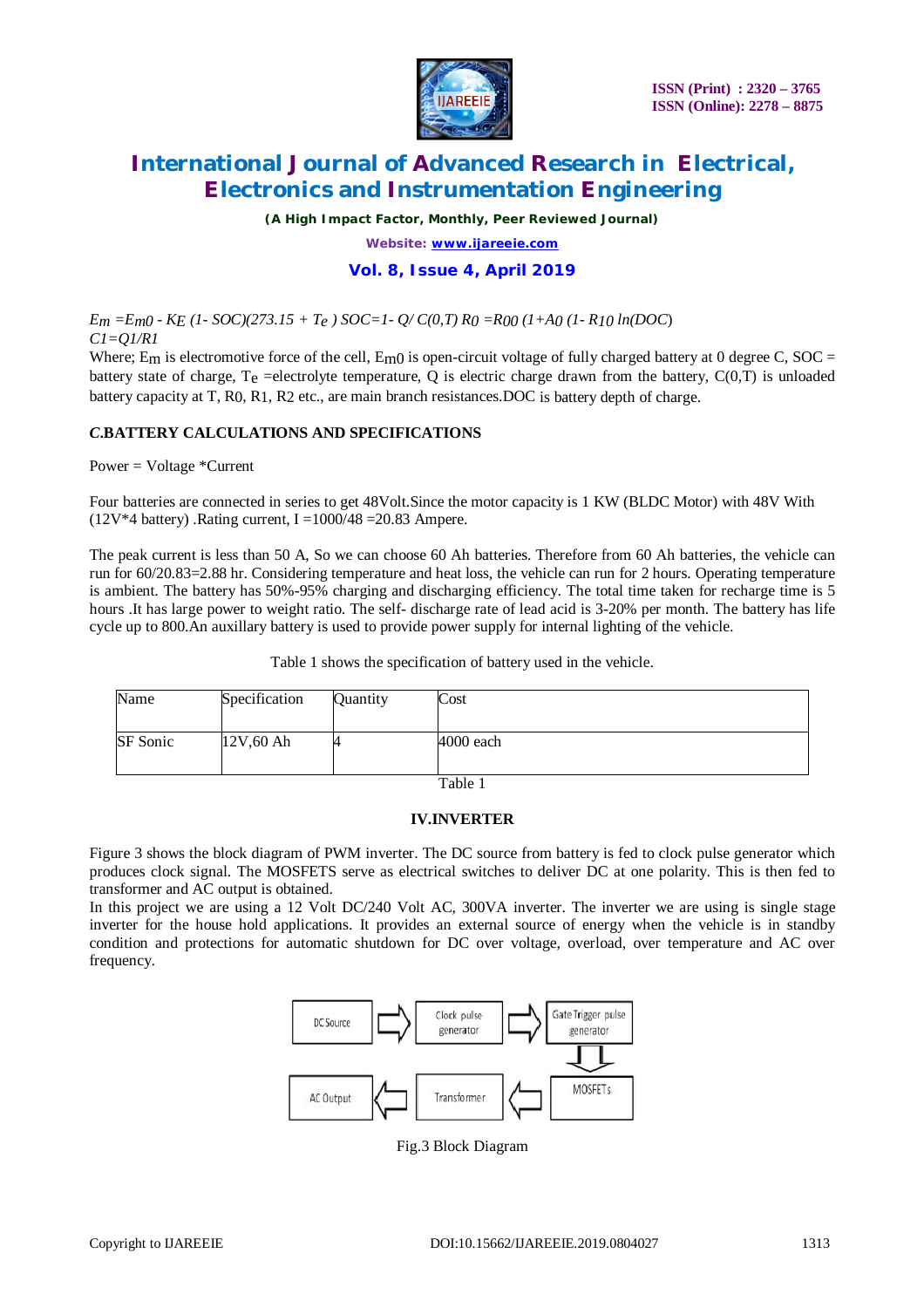

*(A High Impact Factor, Monthly, Peer Reviewed Journal)*

*Website: [www.ijareeie.com](http://www.ijareeie.com)* **Vol. 8, Issue 4, April 2019**



Fig.4 circuit diagram

Figure 4 shows the circuit diagram of single stage PWM inverter.IC CD4017 is a Decade Counter that gives 10 consecutive output from Q0 to Q9 when clockpulses are available on it's pin14. Clock pulses are provided from IC 555 Timer. If we want 50Hz output, then timer output frequency must be equal to  $4*50=200$ Hz whichis obtained by varying 50k variable pot.

Output from 555 timer (pin3) is connected to pin14 (clk) of CD4017. Now output from Q1 and Q3 of CD4017 is used to trigger MOSFETs STP55NF06L alternately. If we see output waveform from Q1 and Q3 of CD4017 in DSO ,it will appear as a modified sine wave with peak of 5V. Hence output obtained from step-up transformer (centre tapped) 10-0- 10to240Vis a sine wave.

### **V. CHARGER**

The electric golf cart is fully powered by a 48V, 60 Ah rechargeable Lead-acid battery pack. This battery pack is recharged by an auxiliary charger. The current output of the charger is adjustable from 0A to 12 A. The output of the auxiliary charger is directly connected to the battery pack through a charge controller. 230 V ac supply is converted to 48 V dc supply for the battery pack. The charger includes features like short circuit protection, over voltage protection and charge controller.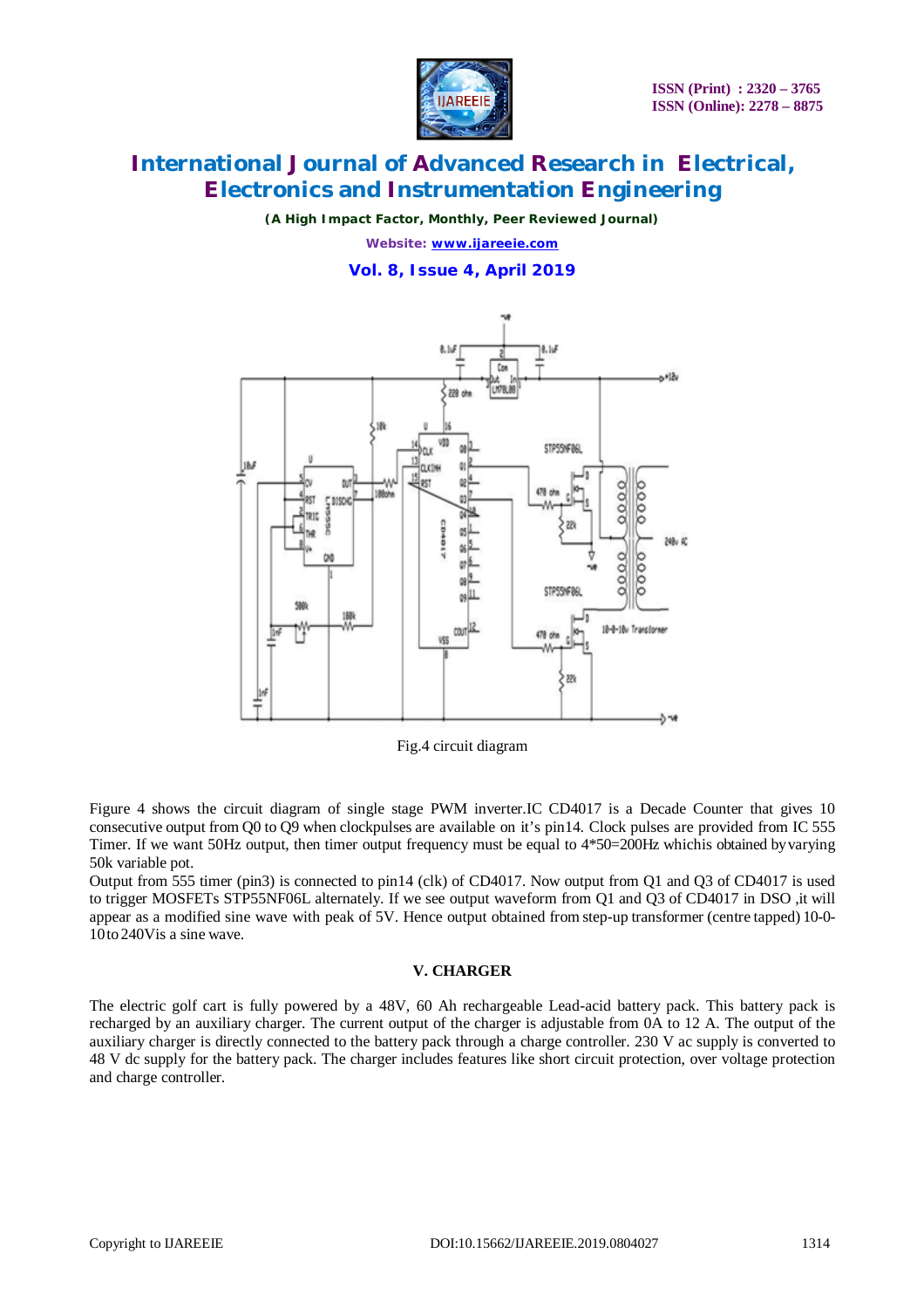

*(A High Impact Factor, Monthly, Peer Reviewed Journal)*

#### *Website: [www.ijareeie.com](http://www.ijareeie.com)*

#### **Vol. 8, Issue 4, April 2019**

#### **VI. CHARGE CONTROLLER**

The charge controller controls the battery voltage in a safe limit during charging. While charging sometimes the battery charges above the rated voltage. This will reduce the battery efficiency and reduces the life span of the battery pack. Thus while charging the charge controller in the charger monitors the live voltage level of the battery. If the battery voltage increases above the rated voltage, the charge controller automatically senses and cur of the supply from the charger output. Also the charge controller controls the current flow to the loads.

## **VII. FUTURE SCOPE**

Even with low oil prices, future of electric vehicle is bright due to lowering of battery prices. They are cleaner and more efficient than conventional vehicles. Automobile industries are investing billions of dollars to bring electric vehicles models to market. Electric vehicles are also gaining importance as the world looks for ways to reduce carbon pollution. The energy crisis and pollution problems in the long term continue to worry vehicle manufacturers. In order to resolve the negative problems caused by automobiles, researching and applying new alternative energy in the field of automobile are attracting people's attention.

#### **VIII. CONCLUSION**

The project deals with inverter and battery for solar based electric vehicle. We are designing inverter and selecting battery for a vehicle weighing 150 Kg. The electrical energy supplied by four 12 V, 60 Ah batteries connected in series to attain a maximum speed of 50 km/hr. The inverter converts the 12 volt DC to 230 Volt AC for providing supply to household loads.

This work aims at contributing towards the application of electric vehicle to grid (V2G) concept to support the grid during different requirements. By using this concept, we can reduce the peak time load on grid. So in short, we aims at a pollution less transportation and utilization of non conventional energy.

### **REFERENCES**

- 1. Danish Hameed, Saad Hamayoon, Asad Ali Malik, *Solar Grid-Tied* of Electrical Engineering and ComputerSciences National University of *Inverter,with Battery Back-up, for Efficient Solar Energy Harvesting",* School Sciences and Technology Islamabad, Pakistan, 2016 the 4th IEEE International Conference on Smart Energy Grid Engineering,pp 95-99,2016.
- 2. Suresh H. Kala, Pushpak B. Patel,Ashish N. Patel," *designing & analysis of micro inverter for pv grid*",PG Scholar, EE Dept., LDRP-ITR, Gandhinagar, Gujarat, India,Assistant Professor, EE Dept., LDRP-ITR, Gandhinagar, Gujarat, India,pp 428431,2018.
- 3. Hicham Chaoui, Guven Alcicek, "*Experimental Investigation of Calendar Aging o Lithium-ion Batteries for Vehicular Applications*", IRES research group, Department Electronics, Carleton University, Ottawa, ON, Canada,pp 455-460,2016.
- 4. H. Bai, X. Zheng, "Evaluationof the impact of the different charging algorithms on the lead-acid batteries lifetime", *Conf. and Expo. IEEE Transportation Electrification*, pp. 1-4, 2012.
- 5. ]C. C. Hua, M. Y. Lin, "A study of charging control of lead-acid battery for electric vehicles", *IEEE International Symp. on Proceedings of the Industrial Electronics*, vol. 1, pp. 135-140, 2013.
- 6. K. S. Ng, C. S. Moo, Y. P. Chen, Y. C. Hsieh, "State-of-charge estimation for leadacid batteries based on dynamic open-circuit voltage", *Power and Energy Conf.*, pp. 972-976, 2012.
- 7. C M Dini□,G N Popa and A Iagăr "Study on sources of charging lead acid batteries". Politehnica University of Timisoara, Department of Electrical Engineering and Industrial Informatics, International Conference on Applied Sciences 2014 (ICAS2014).
- 8. Damith B. Wickramasinghe Abeywardana, Pablo Acuna, Ricardo P. Aguilera "Single-Phase Boost Inverter-Based